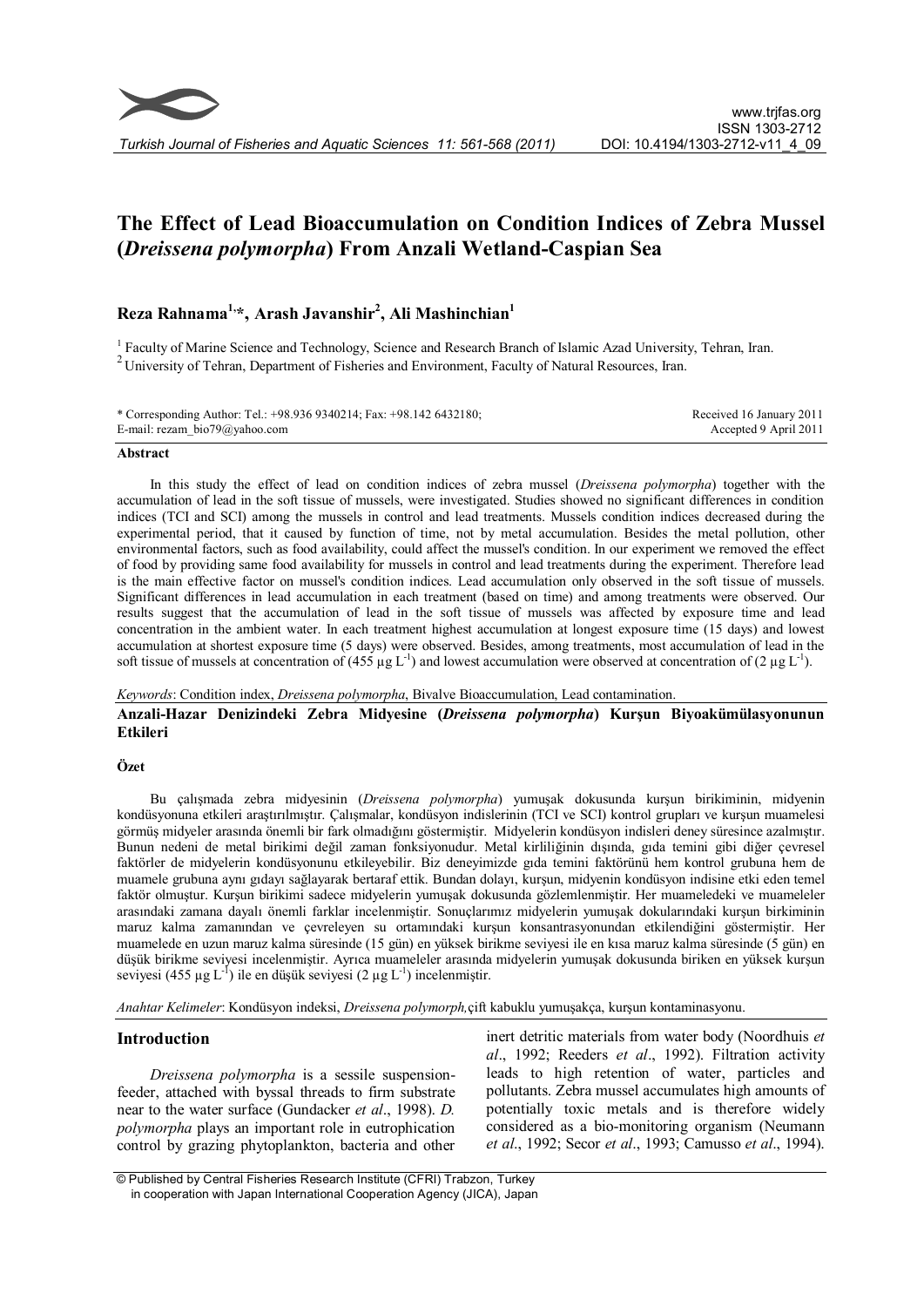Zebra mussels remove metals from the water column, incorporate metals in their tissues, and deposit metals on the bottom of the sediments in the form of pseudofeces (Klerks *et al*., 1997). In aquatic ecosystem metals are present in physicochemical forms ranging from simple ions to colloids to metals sorbed on or incorporated in suspended particles. Dissolved metals are generally an important source of metals to suspension-feeding bivalves (Klerks *et al*., 1997). Lead is one of the important metals in aquatic ecosystems which can be accumulated by zebra mussel in high amounts. *D. polymorpha* cannot regulate the concentration of lead in its body (Amiard *et al*., 1987). Environmental lead contamination arises from various sources including mining, smelting, refining, manufacturing processes (battery plants), paints and pigments, also atmospheric emissions from motor vehicles, combustion of coal, recycling of batteries, incineration of municipal solid wastes and hazardous wastes (FDA, 1993). Lead particles emitted during the past use of leaded gasoline are also in the soil, especially near major highways (FDA, 1998). Because of ecological and physiological features (high filtration rate, high bioaccumulation capacities for metals) of the filter-feeding lamellibranch *D*. *Polymorpha*, it has been regularly used as an indicator of freshwater pollution, and particularly as a metal bioindicator (De Lafontaine *et al*., 2000; Kraak *et al*., 1991). Lead is found in several freshwater ecosystems such as, the south Caspian Sea basin wetlands. In this study the effects of lead on condition indices of zebra mussel with the its accumulation in the soft tissue of mussels from the Anzali wetland in the south Caspian Sea region are investigated in order to better understand the impact of this metal on the physiological integrity of mussels and food chain.

#### **Materials and Methods**

The mussels were sampled from relatively unpolluted area in Anzali wetland (Rahnama *et al*., 2010). The mussels were picked up from the stems of aquatic plant (*Fragmites* sp). After collecting, mussels were carried to the laboratory and the acclimation period (14 days) was realized by plastic aquarium, containing 10 liters of filtered fresh water  $(0.45 \text{ µm})$ from the sample site. Mussels fed with the *Chlorella* spp (20,000 cells ml<sup>-1</sup>) that cultivated used of Guillard cultivation environment (Guillard *et al*., 1962) and the water was continuously aerated. After this period, mussels were sorted by length and only the ranges

between 12 to 25 mm were taken. The average length did not differ between treatments. Exposure to lead consisted of four treatments of 2, 48, 93, 455  $\mu$ g L<sup>-1</sup> (they were relevant with natural lead levels in four sites of the Anzali wetland) that made up using stock solution of 1000 mg  $L^{-1}$  Pb (NO<sub>3</sub>)<sub>2</sub> (Bleeker *et al.*, 1992). For doing the experiment 5 plastic aquariums were used. The volume of each treatment was 10 liters. Each treatment contained a group of 15 specimens. In this experiment also the control was tested. Lead was added to the aquaria at the start of the experiments. Mussels in each treatment, exposed to lead for 15 days. Two different indices were used to assess the effect of stress on the physiological integrity of the mussels. 15 mussels were placed in aquarium containing  $10$  L water without lead  $(0 \mu g)$  $L^{-1}$ ) for 15 days. These mussels played control role for experiment. During the experimental period, mussels in control and four lead treatments fed with *Chlorella* spp  $(20,000 \text{ cells ml}^{-1})$ . Five mussels collected from control and lead treatments every five days. Mussels were dissected and the shell length (up to 0.1 mm) and dry soft tissue weight (DW) and dry shell weight (SW) were determined on a Mettler H54 balance to the nearest 0.1 mg. These measurements were used to calculate two condition indices: Tissue Condition Index (TCI = tissue dry wt. /shell wt.) (Mersch *et al*., 1996; Soto *et al*., 2000) and the Shell Condition Index (SCI = tissue dry wt.\*100/shell length) (Payne *et al*., 1999).

During the experiment water temperature was kept constant at 25°C using a water heater, the hardness was 88.96 mgCaO  $L^{-1}$ . The pH and oxygen levels were (8.16 and  $9.65$  mg L<sup>-1</sup> respectively). Also sampled mussels in every five days were analyzed for their lead content in soft tissue. Soft tissues of the mussels were removed from the shell, byssus threads were also removed. Soft tissue dry weight was determined with oven at 60°C for 24 h (Klerks *et al.*, 1997, Pessatti *et al*., 2002). The soft tissues (Table 1) were digested in 5 mL concentrated  $HNO<sub>3</sub>$  with 2 ml distilled water added. After refluxing for 4 h at  $120^{\circ}$ C, 2 ml of  $H_2O_2$  (30%, Fisher certified grade) was added and heating was continued for an additional 2 h. after cooling, the tissue digest was filtered using glass-fiber filters and brought up to volume (25 ml) using 0.4 M  $HNO<sub>3</sub>$ . The samples were analyzed for lead by FAAS (furnace atomic adsorption spectrometer, Perkin Elmer 5100PC). The detection limit for Pb was 0.005  $\mu$ g L<sup>-1</sup>. Quality control of metal analysis was performed, using destruction blanks and reference

Table 1. The averages of mussel's soft tissues (gram dry weight) at every sampling time in four lead treatments. At every sampling time, 5 mussels were analyzed

| Treatments ( $\mu$ g L <sup>11</sup> ) | Sampling Time (5 Days) | Sampling Time (10 Days) | Sampling Time (15 Days) |
|----------------------------------------|------------------------|-------------------------|-------------------------|
|                                        | 9.026                  | 0.018                   | 0.015                   |
| 48                                     | 0.019                  | 0.014                   | 0.011                   |
| Q <sub>2</sub>                         | 0.024                  | 0.016                   | 0.013                   |
| 455                                    | 0.023                  | 0.015                   | 0.01                    |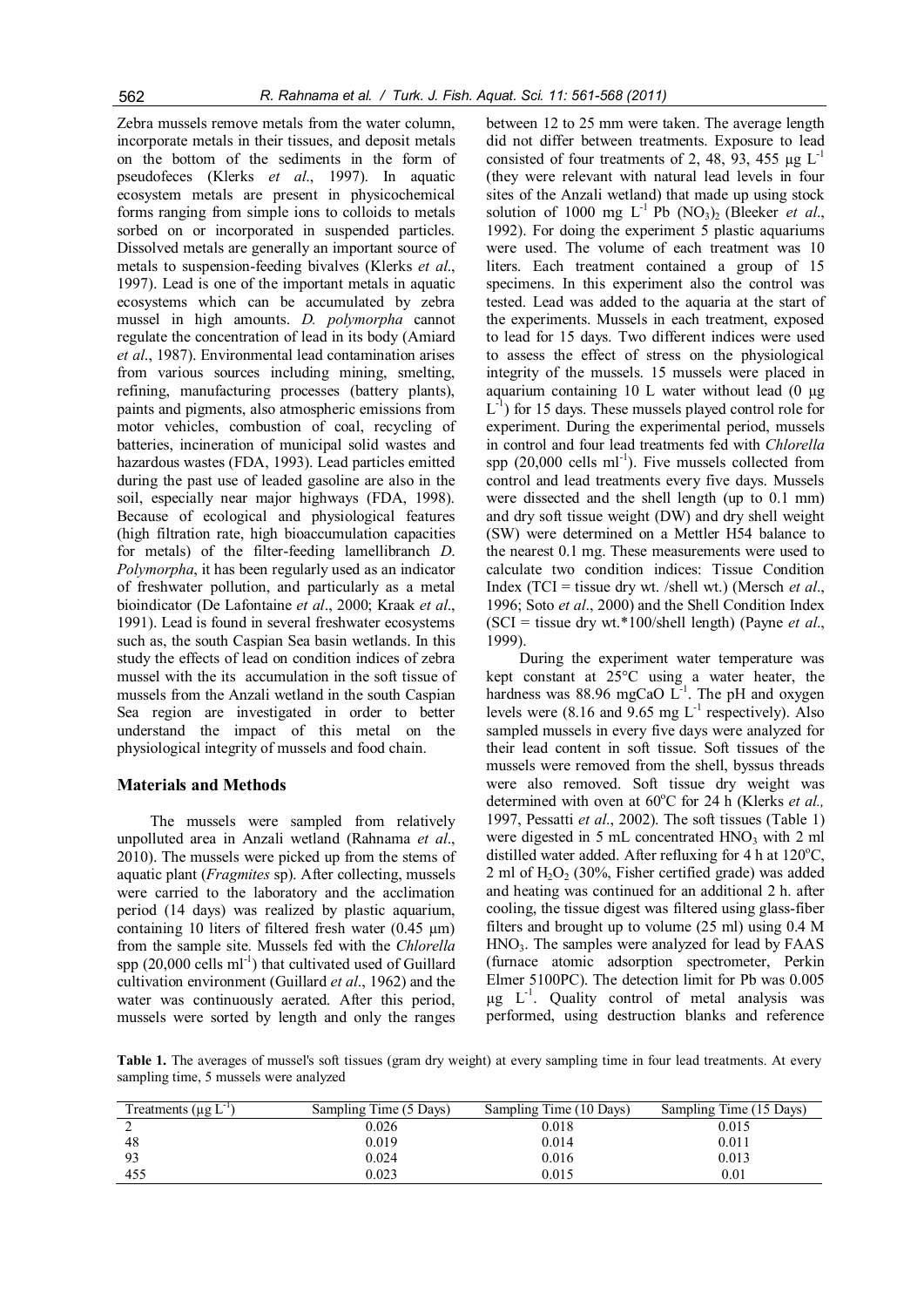materials (IAEA shrimp MA-A-3/TM and NIST water SRM 1643c). The measured values were in good agreement with the certified values (<10% deviation).

The net accumulation rates of *D. polymorpha* for lead were determined as slope of the regression line between the metal concentration in the mussel's soft tissue and exposure time. Statistical software (SPSS ver.12) was used (Rahnama *et al*., 2010). The one– way ANOVA was utilized to determine whether the differences among the lead concentrations in mussels soft tissues and condition indices in different treatments could be significant and least significance differences test (LSD) was used for comparing the significant differences among mean values of lead concentrations in mussels soft tissues and condition indices in different lead treatments.

# **Results**

Figure 1 shows the averages of TCI of *D. polymorpha* exposed to control and four lead treatments (2, 48, 93, and 455  $\mu$ g L<sup>-1</sup>). As mentioned in the figure, in four lead treatments, the averages of TCI are in the same range and there were no significant differences between them. Also, when the condition indices of control mussels and treatments were compared with each other, no significant differences were observed  $(P>0.05)$ . (Figure 2) shows the reduction of TCI during experimental period in four treatments (2, 48, 93 and 455  $\mu$ g Pb L<sup>-1</sup>). Within the individual treatment, however, the TCI changed in function of time with the lowest condition at the longest period of exposure. The averages of SCI of mussels in control and lead treatments are shown in (Figure 3). Like TCI, The averages of SCI of mussels in lead treatments are in the same range and there were insignificant differences between them and control (P>0.05). Within the individual treatment the SCI changed in function of time with the lowest condition at the longest period of exposure (Figure 4).

Absorbed metal in the tissue of mussels was also related to initial concentration in its ambient water. As shown in (Figure 5), the lead concentrations in the mussel's tissue plotted against the lead concentrations in the water, the assimilated concentration increases with the exposure time. In each treatment, lowest accumulation in the shortest exposure and highest accumulation in the longest exposure time occurred that showed significant differences (P<0.05) in lead



**Figure 1.** Mean values of TCI ( $\pm$ SD) in control mussels (0  $\mu$ gPb.L<sup>-1</sup>) and exposed mussels to four lead treatments (2, 48, 93) and 455  $\mu$ gPb L<sup>-1</sup>) during 15 days exposure.



**Figure 2.** The evolution of reduction of TCI during experimental period in four treatments (2, 48, 93 and 455 µgPb L<sup>-1</sup>).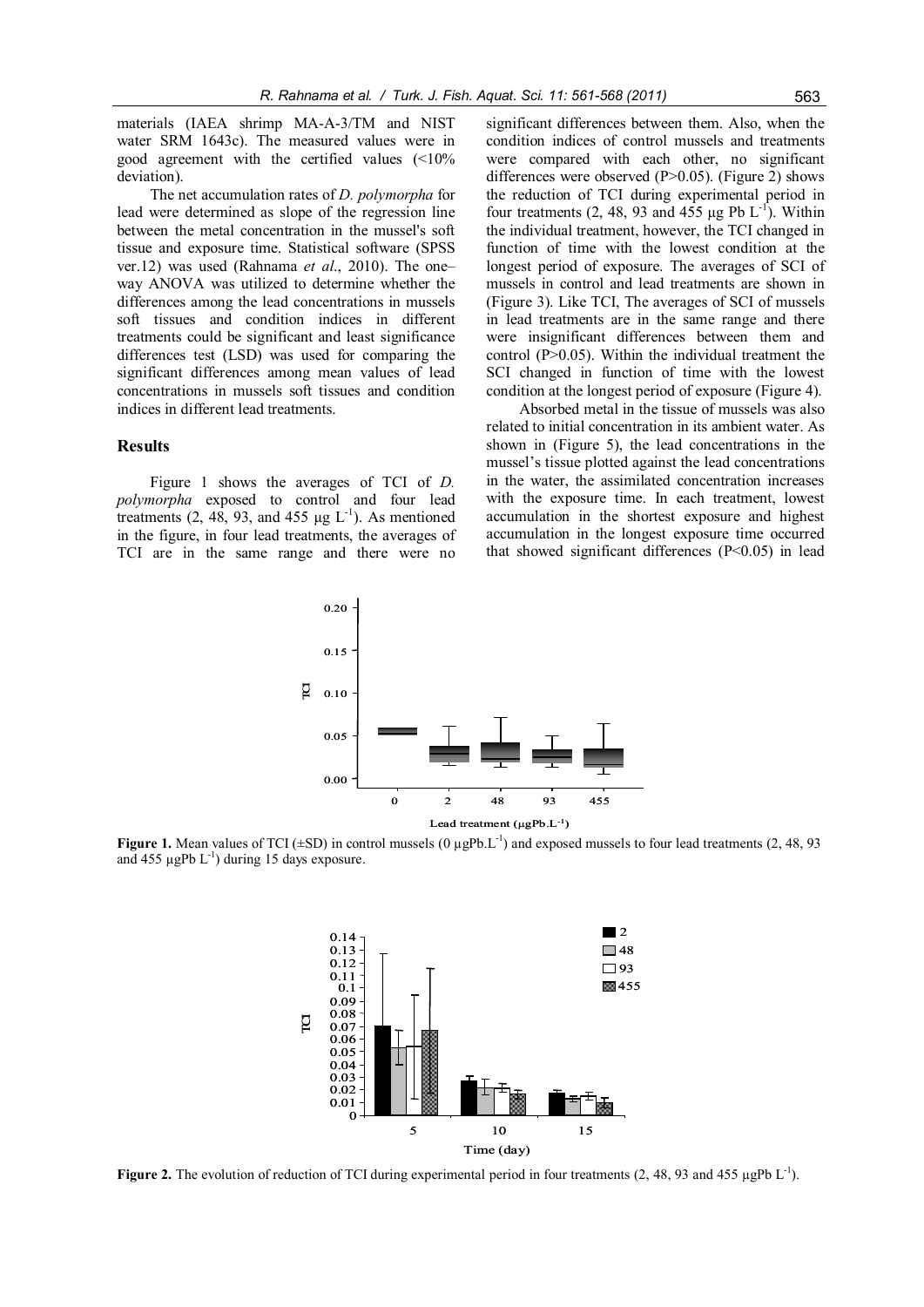

Lead treatment (µgPb.L<sup>-1</sup>)

**Figure 3.** Mean values of SCI ( $\pm$ SD) in control mussels (0  $\mu$ gPb L<sup>-1</sup>) and exposed mussels to four lead treatments (2, 48, 93 and 455  $\mu$ gPb L<sup>-1</sup>) during 15 days exposure.



Figure 4. The evolution of reduction of SCI during experimental period in four treatments (2, 48, 93 and 455 µgPb L<sup>-1</sup>).



**Figure 5.** Lead concentration (±SD) in the soft tissue of the bivalve *D. polymorpha* after exposure to four lead treatments (A= 2 µgPb L<sup>-1</sup>, B= 48 µgPb L<sup>-1</sup>, C= 93 µgPb L<sup>-1</sup> and D= 455 µgPb L<sup>-1</sup>).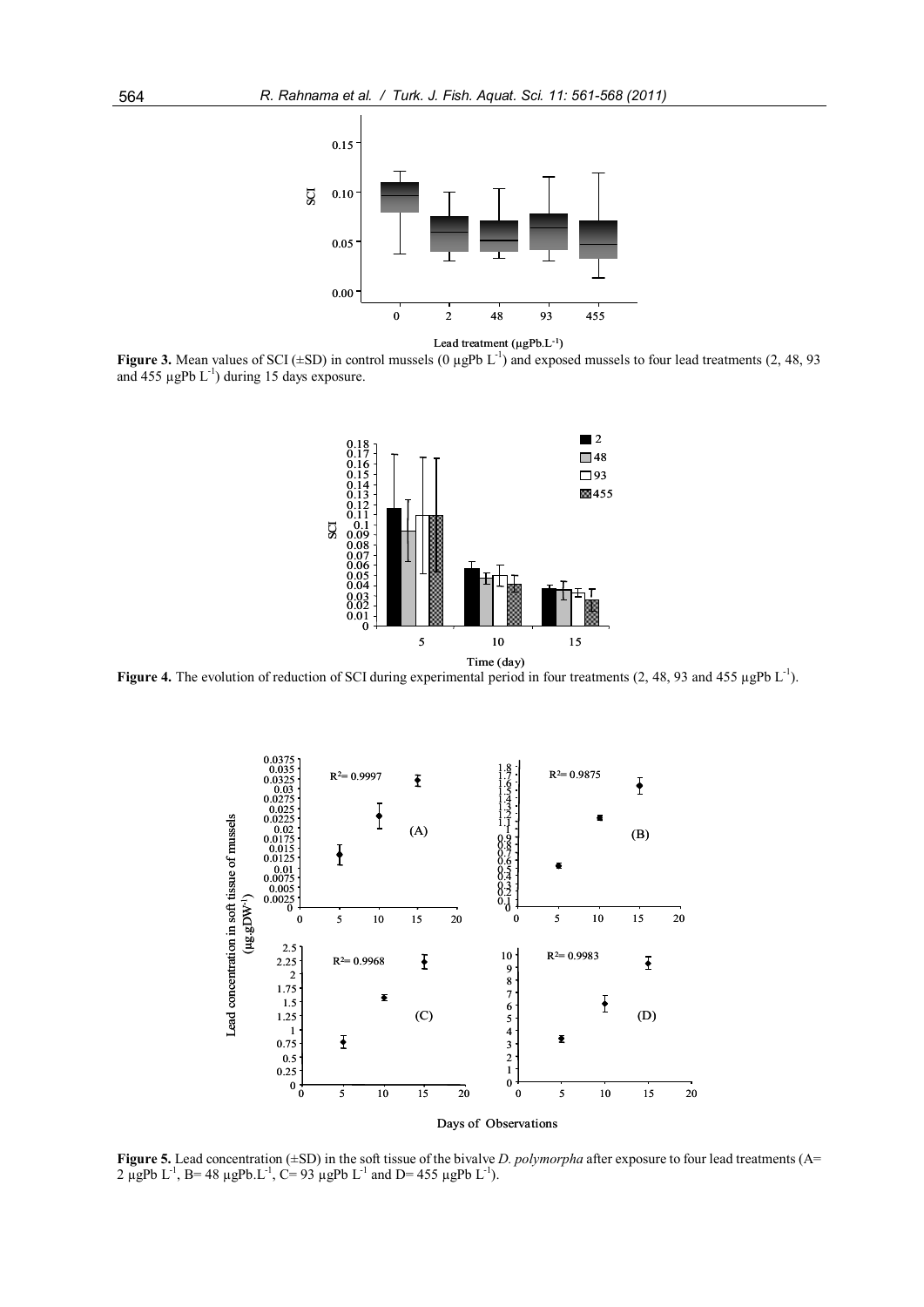accumulation in mussels soft tissue at sampling times (5, 10 and 15 days). The mean values of lead concentration in the soft tissue of mussels are shown in (Figure 6). When these values compared with each other, significant differences between some treatments observed (2 and 93, 455  $\mu$ g L<sup>-1</sup>, 455 and 2, 48, 93  $\mu$ g L<sup>-1</sup>) (P<0.05). Also, there were no significant differences between some treatments (2 and 48  $\mu$ g L<sup>-1</sup>, 48 and 93  $\mu$ g L<sup>-1</sup>) (P>0.05). Net accumulation rates of lead by mussels also varied between treatments. As it is showed in (Table 2), the least accumulation rate (0.0019  $\mu$ gPb gDW<sup>-1</sup> day<sup>-1</sup>) of lead was measured at lowest concentration of 2 µg L-<sup>1</sup>, while, the highest accumulation rate was observed in 455  $\mu$ g L<sup>-1</sup> (0.593  $\mu$ gPb g DW<sup>-1</sup> day<sup>-1</sup>). These results still suggest that the lead specific accumulation (i.e. divided to its weight) to be dependent to ambient water concentration. It is possible that lead or another metals accumulation to be a non selective activity only related to respiration activity not measured in this study. Figure 7 shows the decrease in lead content of water in each treatment during the experiment. With consideration of results of four treatments as differences in initial concentration one can note that the reduction rates remained constant during 15 days of experiments. But the ability of reduction of metal by mussels decreased during the experimental period. It is clear that at the beginning of exposure maximum reduction rate was observed while after 15 days of exposure only a few part of lead was taken up from the water body. This suggests that mussels have a limit in their absorption activity. However, we must note that, some part of decrease in the exposure aquaria might also be due to absorption of lead to the faeces or aquarium walls.

# **Discussion**

In this study the effect of lead accumulation on Condition indices of zebra mussel based on the tissue weight/shell weight (TCI) or tissue weight\*100/shell length (SCI) investigated. These relationships are often used as measures for the well being of mussels (e.g. Mersch *et al*., 1996; Soto *et al*., 2000; Martel *et al*., 2003). Indices in control and treatments showed no significant differences. As showed in (Figures 1 and 3), the averages of condition indices of mussels in lead treatments are in the same range. When condition indices related to exposure times, decrease in these indices as function of time observed. Some studies have investigated the effect of pollution on the TCI or SCI (Mersch and Pihan, 1993; Kilgour *et al*., 1994; Smolders *et al*., 2002; Roméo *et al.,* 2003). Despite significant differences were found in accumulation for lead among the treatments, none of the condition indices were significantly different. The same was found by (Martel *et al*., 2003) who exposed the freshwater mussel *Elliptio complanata* along a river in Québec and did not find significant differences in the TCI. In contrast, (Mersch *et al*., 1996) found significant differences in TCI in transplanted zebra mussels along a pollution gradient. Also, (Smolders *et*



**Figure 6.** Mean values of Pb concentration (±SD) in the soft tissue of the bivalve *D. polymorpha* after 15 days exposure to four lead treatments.

**Table 2.** Net accumulation rates of lead of *D. polymorpha* exposed to four lead treatments

| Lead Treatment ( $\mu$ gPb $L^{-1}$ ) | Net Accumulation Rate $((\mu gPb.gDW-1.day-1)$ |
|---------------------------------------|------------------------------------------------|
|                                       | 0.0019                                         |
| 48                                    | 0.102                                          |
| 93                                    | 0.144                                          |
| 455                                   | 0.593                                          |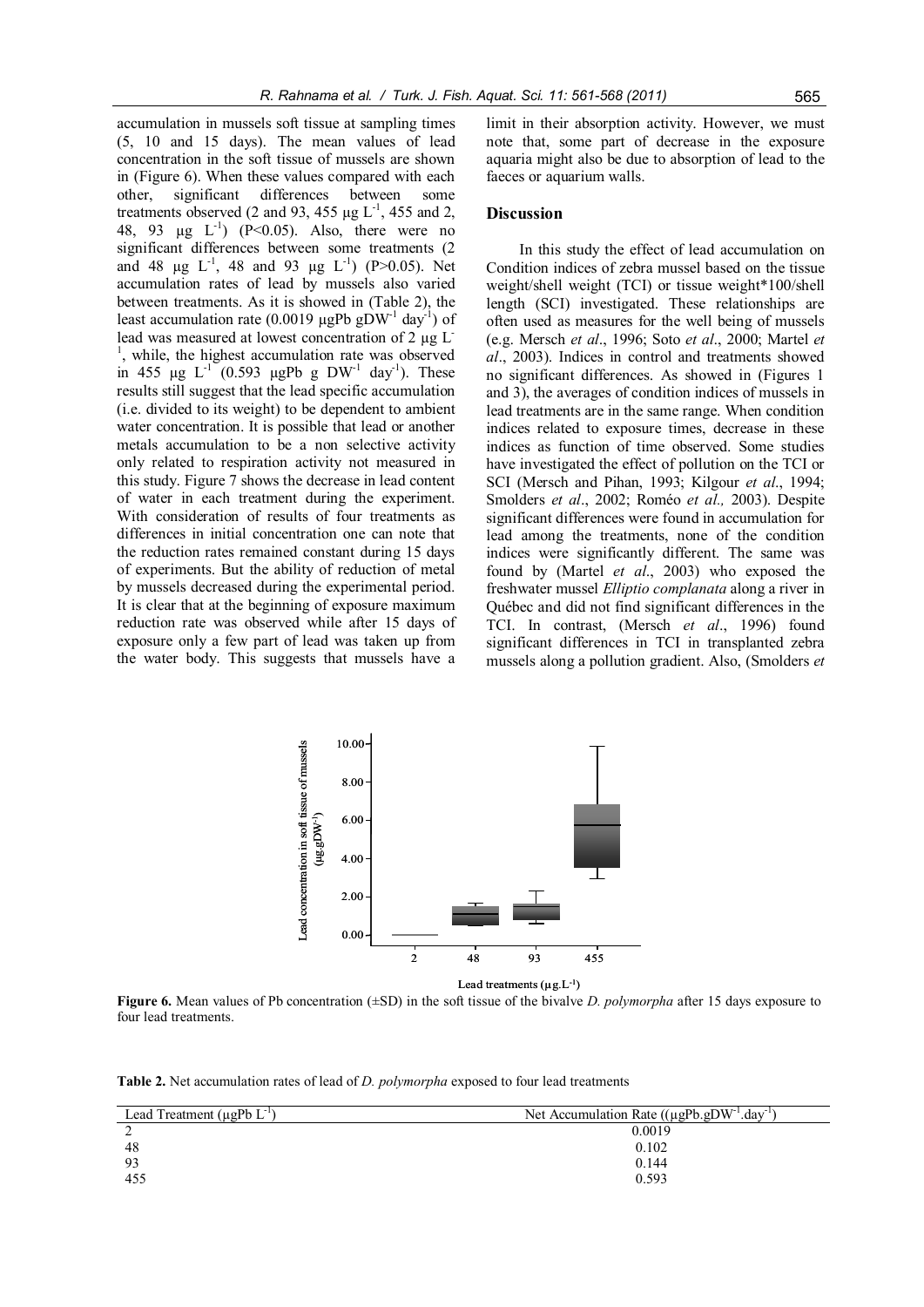

**Figure 7.** The evolution of reduction of lead during experimental period in four treatments  $(A=455 \mu gPb L^{-1}, B=93 \mu gPb L^{-1})$ <br><sup>1</sup>.  $C=48 \mu gPb L^{-1}$  and  $D=2 \mu gPb L^{-1}$ , It is to be noted that, during the expecture time the red ,  $\tilde{C}$  = 48 µgPb L<sup>-1</sup> and D= 2 µgPb L<sup>-1</sup>). It is to be noted that, during the exposure time the reduction decreases compared to concentrations in ambient water body.

*al*., 2002) found significant differences in TCI values of zebra mussels exposed along a pollution gradient. Besides effects of pollution, the condition of zebra mussels affected by differences in food availability at the different sites (Smolders *et al*., 2002, Roméo *et al*., 2003). But, in our study, during the experiment, the food availability for mussels in control and lead treatments was same. Therefore, feeding had not any effect on differences in mussel's condition indices. Besides, mussels were continuously aerated and temperature was same for control and lead treatments. This indicates that in the absence of differences in food availability and other factors, the condition indices accurately reflect the effect of lead accumulation on zebra mussels.

Lead were taken up and accumulated by mussels. The lead concentrations that selected for this experiment were in agreement with the lead concentrations in four sites of Anzali wetland. The initial concentration of Pb used is in good agreement with the values usually found in bivalves of previous works (Mersch and Pihan, 1993; Kraak *et al*., 1994). The whole organism, lead bioaccumulation was concentration- and time- dependent as is typical for *D. polymorpha* and other bivalves exposed to lead in water

Metals can be divided into two groups viz. the essential (e.g. Cu, Zn) and the non-essential metals (e.g. Cd, Pb). Essential metals are used in small amounts by animals as components of proteins and enzymes (Simkiss *et al*., 1982). Most animals can regulate the body concentration of these metals up to certain ambient water concentration above which accumulation of the metals starts and toxic effects may occur. Non-essential metals do not play any biological role and can not be regulated. So, zebra mussels are probably able to eliminate these metals of the ambient water in order to limit theirs body burden. These metals are therefore, potentially toxic at low concentration (Amiard *et al*., 1987). Results suggest that parts of dissolved concentration in the water are able to be accumulated in the soft tissue of mussels. This concentration as shown in (Figure 5) is related to initial concentration of lead components in the water body. Regressions in all four treatments indicate also more metal found in the water, more is accumulated in soft tissue. In whole four treatments the lead concentration in the water body decreased and a part of this pollutant was accumulated in the soft tissue of the mussels. Although, some part of decrease in the exposure aquaria might also be due to absorption of lead to the faeces or aquarium walls. With consideration to the results of four treatments as differences in initial concentration one can note that the reduction rates remained constant during 15 days of experiments. But the ability of reduction of lead by mussels decreased during the experimental period. It is clear that at the beginning of exposure maximum reduction rate was observed while after 15 days of exposure reduction rate decrease (compare to first 5 days).

 Lead was accumulated at all lead concentrations in the water, indicating that this non-essential metal could not be regulated by *D. polymorpha*. This is in agreement with the results of acute experiments on lead (Bleeker *et al*., 1992) and holds for all bivalves (Amiard *et al*., 1987; Salanki *et al*., 1989), as well as for all other invertebrate taxa studied (Amiard *et al*.,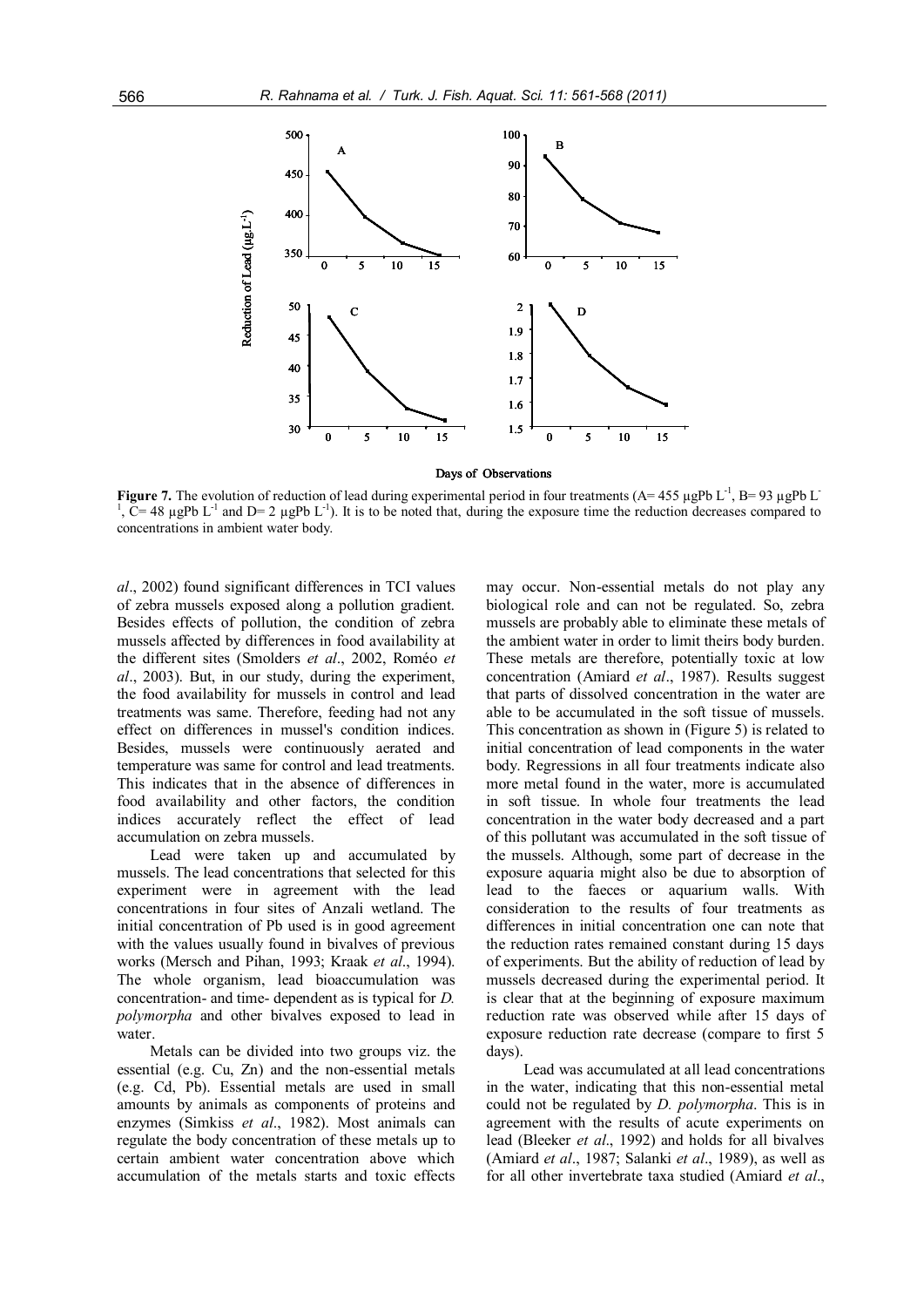1987; Borgmann *et al*., 1993). As presented above, two important factors are effective on lead accumulation in the soft tissue of zebra mussel: lead concentration in water and exposure time. In all lead treatments, highest lead accumulation at longest exposure period (15 days), and also lowest accumulation were found at shortest exposure period (5 days). Thus exposure time play a key role in the accumulation of metal in the body of mussels and this result is in accordance with previous works on other freshwater bivalves (Bleeker *et al*., 1992; Kraak *et al*., 1992, 1994, and 1999) Also Lecoer *et al*. (2004), and Marie *et al*. (2006) found the same pattern of bioaccumulation in the *D. polymorpha* and *Corbicula fluminea*. Other studies, on *Anodonta trapesialis* and lead and cadmium as metals (Tomazelii *et al*., 2003), show the same patterns.

# **Conclusion**

In conclusion the results of our study showed that the condition indices TCI and SCI are useful tools for assessment of effects of metals on zebra mussels given that the variation in other environmental factors such as food availability are limited or are considered in the monitoring program. Further, in this study impact of concentration and exposure time on accumulation of lead as a water pollutant was examined. Both length and the concentration of lead considerably and significantly caused the enhancement of this metal intensity in soft tissue of mussels.

# **References**

- Amiard, J.C., Amiard-Triquet, C., Berthet, B. and Metayer, C. 1987. Comparative study of the patterns of bioaccumulation of essential (Cu, Zn) and nonessential (Cd, Lead) trace metals in various estuarine and coastal organisms. Journal of Experimental Marine Biology and Ecology, 106: 73-89.
- Bleeker, E.A.J., Kraak, M.H.S. and Davids, C. 1992. Ecotoxicity of Lead to the zebra mussel *Dreissena polymorpha*, Pallas. Hydrobiological Bulletin, 25: 233-236.
- Borgmann, U., Norwood, W.P. and Clarke, C. 1993. Accumulation, regulation and toxicity of copper, zinc, Lead and mercury in *Hyalella azteca*. Hydrobiologia, 225: 79-89.
- Camusso, M., Balestrini, R., Muriano, F. and Mariani, M. 1994. Use of freshwater mussel *Dreissena polymorpha* to assess Trace Metal Pollution in the Lower River Po (Italy), Chemosphere, 29 (4): 729- 745.
- De Lafontaine, Y., Gagne´, F., Blaise, C., Costan, G., Gagnon, P., Chan, H.M. 2000. Biomarkers in zebra mussels (*Dreissena polymorpha*) for the assessment and monitoring of water quality of the St Lawrence River (Canada). Aquatic Toxicology, 50: 51–71. doi: 10.1016/s0166-445x (99)00094-6
- FDA 1993. Guidance document for Lead in shellfish, States Food and Drug Administration. Washington, D.C.
- FDA 1998. Dangers of Lead still linger, ed. Farley, D. United States Food and Drug Administration. FDA Consumer. Washington, D.C.
- Guillard, R.R.L. and Rhyter, J.H. 1962. Studies of marine planktonic diatoms. I. cyclotella nana Hustedt&Detonula confervacea (cleve). Canadian Journal of Microbiology, 8: 229-239.
- Gundacker, C. 1998. Tissue-specific heavy metal (Cd, Lead, Cu, Zn) Deposition in natural population of the zebra mussel (*Dreissena polymorpha*). Chemosphere, 38 (14): 3339-3356.
- Kilgour, B.W., Mackie, G.L., Baker, M.A. and Keppel, R. 1994. Effects of salinity on the Condition and survival of zebra mussels (*Dreissena polymorpha*). Estuaries, 17: 385-393.
- Klerks, P.L., Fraleigh, P.C. and Lawniczak, J.E. 1997. Effects of the exotic zebra mussel *(Dreissena polymorpha*) on metal cycling in Lake Erie. Canadian Journal of Fisheries and Aquatic Sciences, 54: 1630- 1638.
- Kraak, M.H.S., Scholten, M.C.T., Peeters, W.H.M., de Kock, W.C. 1991. Biomonitoring of heavy metals in the western European rivers Rhine and Meuse using the freshwater mussel *Dreissena polymorpha*. Environmental Pollution, 74: 101–114.
- Kraak, M.H.S., Lavy, D., Peeters, W.H.M. and Davids, C. 1992. Chronic ecotoxicity of copper and cadmium to the zebra mussel *Dreissena polymorpha*. Archives of Environmental Contamination and Toxicology, 23: 363-369.
- Kraak, M.H.S., Toussaint, M., Lavy, D. and Davids, C. 1994. Short-term effects of metals on the filtration rate of the zebra mussel *Dreissena polymorpha*. Environmental Pollution, 84: 139-143.
- Kraak, M.H.S., Stuijfzand, S.C., Admiral, W. 1999. Shortterm ecotoxicity of a mixture of five metals to the zebra mussel *Dreissena polymorpha*. Bulletin of Environmental Contamination and Toxicology, 63: 805-812.
- Lecoeur, S., Videmann, B. and Berny, Ph. 2004. Evaluation of metallothionein as a biomarker of single and combined Cd/Cu exposure in *Dreissena polymorpha*. Environmental Research, 94: 184-191. doi: 10.1016/s0013-9351(03)00069-0
- Veronique, M., Baudrimont, M. and Boudou, A. 2006. Cadmium and zinc bioaccumulation and metallothionein response in two freshwater (*Corbicula fluminea* and *Dreissena polymorpha*) transplanted along a Polymetallic gradient. Chemosphere, 65: 609-617.
- doi: 10.1016/j.chemosphere.2006.01.074 Mersch, J. and Pihan, J.C. 1993. Simultaneous assessment of environmental impact on condition and trace metal availability in Zebra mussels *Dreissena polymorpha*, transplanted into the Wiltz River, Luxembourg– comparison with the aquatic moss *Fontinalis antipyretica*. Archives of Environmental Contamination and Toxicology, 25: 353-364.
- Mersch, J., Wagner, P. and Pihan, J.C. 1996. Copper in indigenous and transplanted zebra Mussels in relation to changing water concentrations and body weight. Environmental Toxicology and Chemistry, 15: 886- 893.
- Martel, P., Kovacs, T., Voss, R., Megraw, S. 2003. Evaluation of caged mussels as an alternative method for environmental effects monitoring (EEM) studies.